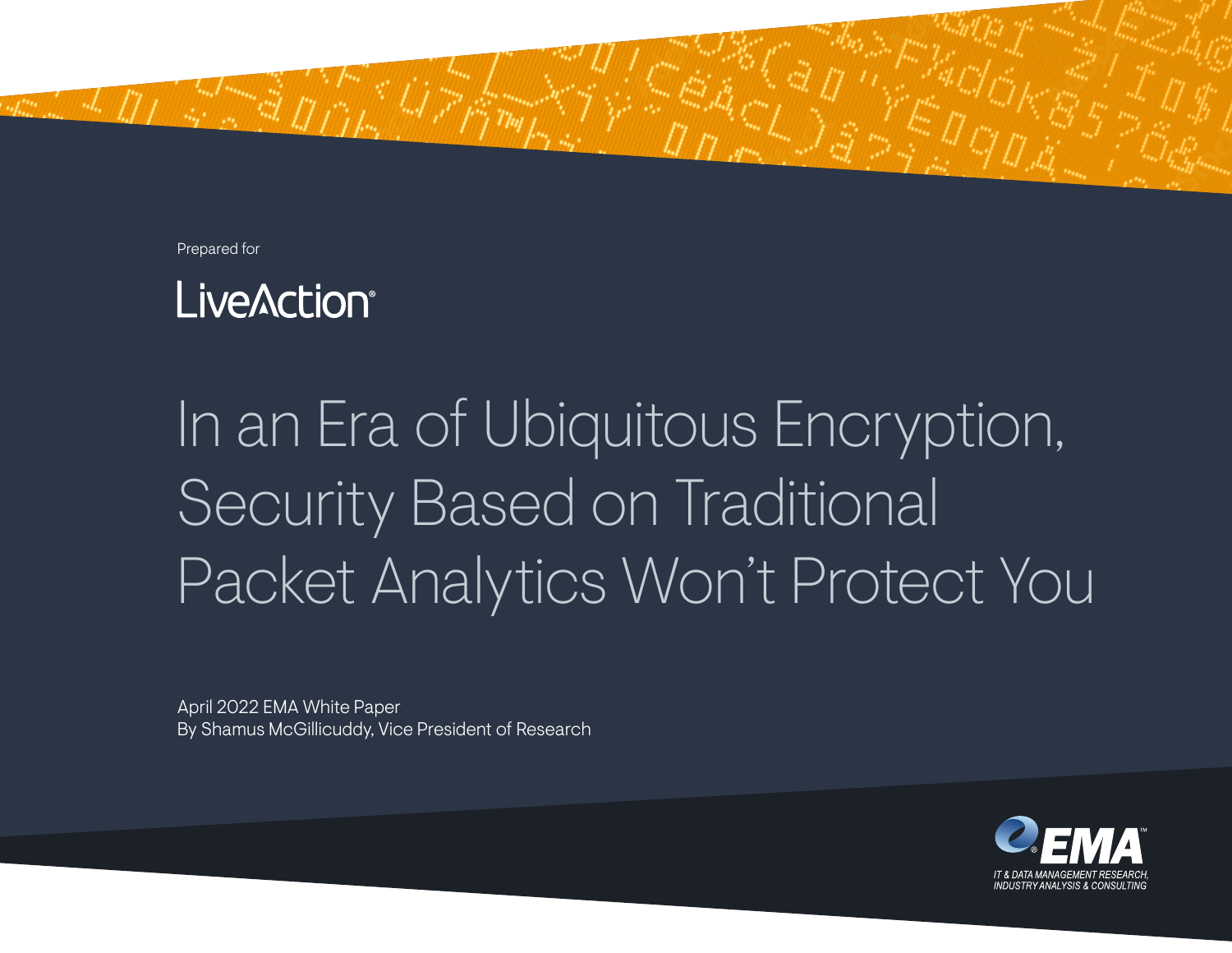## The Problem of Network Traffic Encryption

It is often said that packets are the best source of truth about what is happening on a network. With encryption, this axiom remains valid, but the means of revealing that truth are shifting. As encryption rises in popularity, traditional packet analytics are no longer as feasible as they once were.

Packet visibility is the foundation of countless security analytics solutions today. Packet analytics technology inspects the payload of every packet that crosses the wire, looking for signs of malicious or unauthorized network activity. When those payloads are encrypted, packet-based visibility breaks down.

Today, networks are increasingly encrypted. Businesses encrypt their traffic to protect sensitive data. The public internet is increasingly encrypted by default. Pick a website at random and it will establish a secure HTTPS connection when you visit. As a result, packet payloads are now locked, leaving security analysts who rely on multiple packet analytics tools scratching their heads.

#### Networks are Moving Toward 100% Encryption

In 2014, **[50% of internet traffic was encrypted](https://transparencyreport.google.com/https/overview?hl=en)**, which meant that security solutions based on traditional packet analytics could read only half of traffic by default. The rest would require some kind of decryption before analysis could proceed. Things have only become more challenging for security professionals. Today, 95% of internet traffic is encrypted, and much of it is hitting the security perimeters of businesses every day.

Encryption is becoming pervasive for many reasons. Laws and regulatory frameworks like HIPAA, PCI-DSS, and GDPR require businesses and service providers to encrypt data to protect medical privacy, financial transactions, and general privacy. Consumers are becoming more concerned about privacy, too, which adds bottom-up demands for more encryption to the bottom-down requirements of regulatory frameworks.

Many technology giants (e.g., Google) have become champions of consumer privacy and advocating for 100% encryption of the internet. Total encryption is not that far away anymore. LiveAction predicts that 99.9% of all traffic will be encrypted by 2025.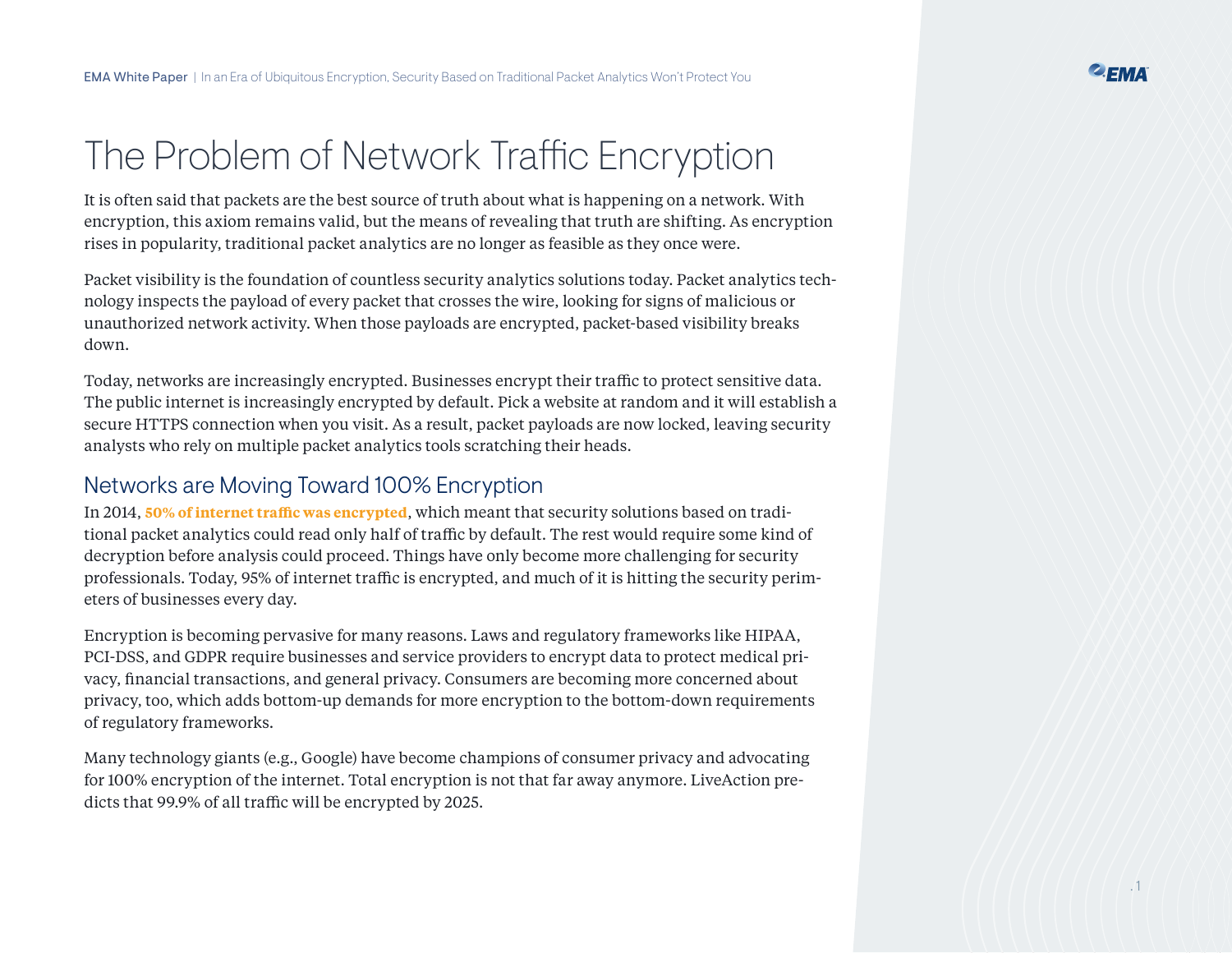#### Malicious Actors Hide Inside Encryption

Encryption ensures privacy and protects sensitive data, but these benefits come with a downside—lost visibility.

When the IETF developed TLS 1.3, an encryption standard that includes an ephemeral key technique, it broke the shared-key decryption model that information security teams relied on for inspecting packets. Many information security leaders lobbied the IETF to include a mechanism that would allow them to continue inspecting packet payloads. They were not successful.

Information security professionals were concerned about this lost visibility because cyber-criminals and hostile nation states increasingly use encryption to hide attacks, penetrations, exfiltration, and command and control communications. Last year, **[91.5% of malware](https://www.securitymagazine.com/articles/96224-915-of-malware-arrived-over-encrypted-connections)** detected by one security vendor was hidden within encrypted traffic.

Hackers disguise malicious network traffic as harmless communications. For instance, encrypted packet streams associated with the HTTPS protocol may appear on the surface to be simple web transactions, but malware can lurk within the encrypted packet payloads, invisible to signature-based packet analytics technology. For example, the hackers responsible for the Sunburst hack of SolarWinds in 2020 used HTTPS to hide command and control traffic and data exfiltration.1 Organizations that spend millions on security solutions based on traditional packet analytics, such as the US Department of Defense, were compromised by this attack.

To conserve resources and minimize impact on user experience, some security teams are tempted to trust traffic where it makes sense to do so. This is a mistake. For instance, stolen credentials can turn an encrypted VPN tunnel into a back door. Many information security groups treat VPN connections as trusted communications, partly because packet analytics tools are already overburdened with the other sources of encrypted traffic hitting the network. They own the VPN connection, so they assume it can't be a vector of attack. This assumption can be catastrophic. Hackers perpetrated the Colonial Pipeline attack of 2021 with stolen VPN credentials. This attack shut down the largest refined oil pipeline in the United States for five days and the hackers collected \$4.4 million in ransom payouts.2

Network security solutions that rely on packet payload analysis can find themselves blind to these kinds of attacks.

<sup>1</sup> Cybersecurity and Infrastructure Security Agency, "Malware Analysis Report (AR21-039A)," February 2021.

<sup>2</sup> Bloomberg, "Hackers Breached Colonial Pipeline Using Compromised Password," June 2021.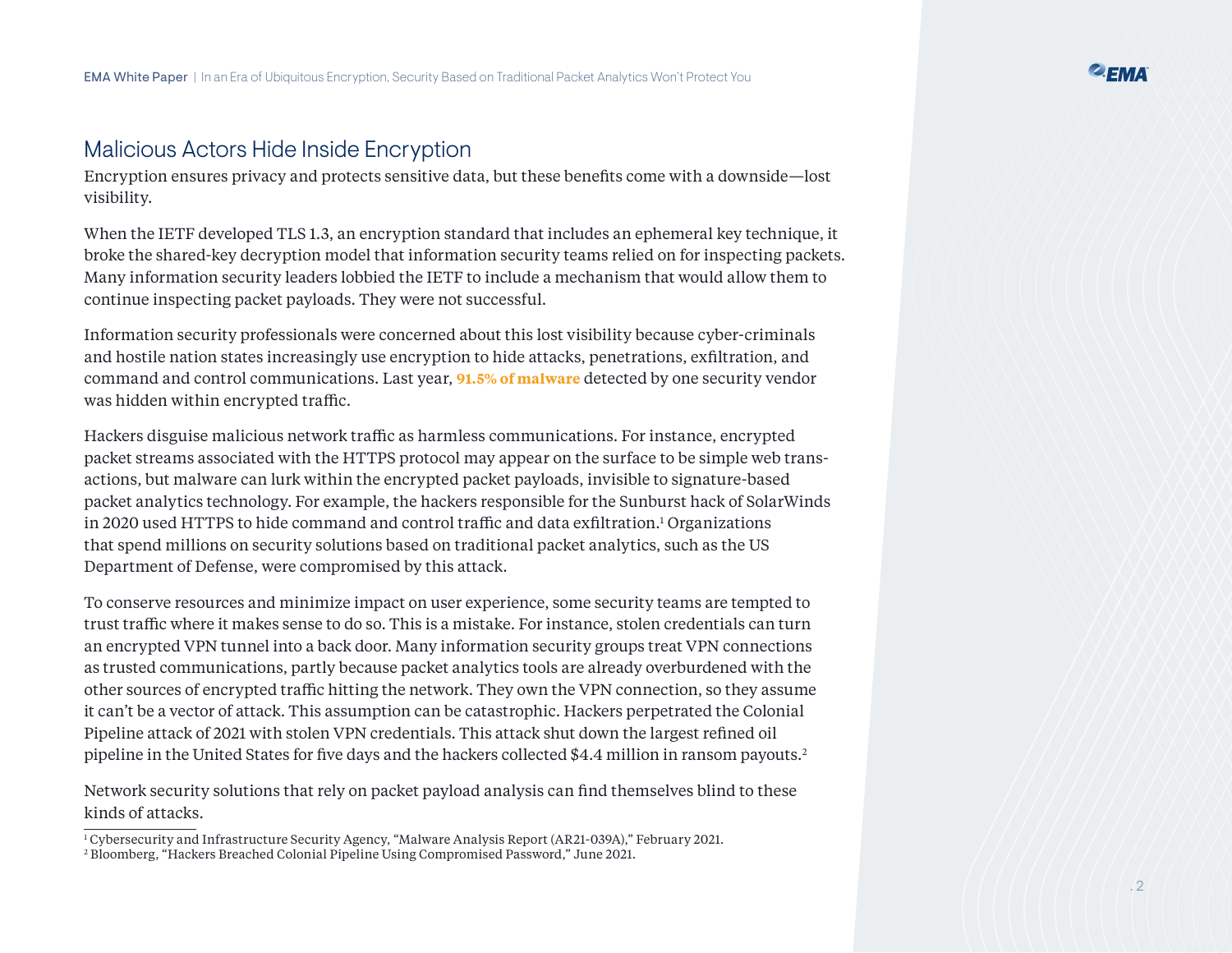### Encryption Degrades Traditional Network Security

Many network security solutions rely on traditional packet analysis techniques to detect malicious activity. Intrusion detection, intrusion prevention, and next-generation firewalls try to match malware signatures to packet payloads to uncover attacks. Data loss prevention solutions inspect packets for sensitive data that is being exfiltrated.

Traditional packet analysis is a resource-intensive process that requires full access to the packet, not just header information. Encryption locks down the packet and breaks visibility. Only packet headers are visible, which gives a security monitoring tool information about the source and destination of traffic and the ports and protocols that the traffic will engage. Packet analytics tools have no way to know, for instance, whether the message that is actually carried within the packet is safe unless that packet is decrypted. Today, 56% of enterprises say encryption is currently challenging the security teams' ability to analyze network traffic data.3

#### Decryption is Not a Universal Solution

Network security vendors that rely on packet payload inspection will advise customers that the problem of encryption is easy to solve. Simply decrypt traffic.

Decryption is not as easy or feasible as some security vendors suggest. First, there is an issue of privacy. Some regulatory systems forbid decryption of certain types of traffic. The very act of decrypting traffic will put a company out of compliance with important regulations.

Second, access to ciphers and keys is limited. Security teams may have decryption keys for traffic originated on their networks, but not for incoming internet traffic that was encrypted by a malicious actor. Moreover, the ephemeral keys of TLS 1.3 make decryption more complex.

Finally, decryption adds cost and complexity. Traditional packet analytics is a resource-intensive process in any circumstance, but decryption adds even more of a processing burden to security appliances. Inspection simply takes longer when decryption is involved, which slows down the detection of attacks and adds latency to communications. Also, managing key access, configuring decryption, and ensuring data is re-encrypted is complex. One mistake can lead to new vulnerabilities. It can also take time to get right. Security and networking teams will have to carefully implement and administer these decryption solutions, and these skills are in short supply today.

<sup>3</sup> Enterprise Management Associates, "NetSecOps: Aligning Networking and Security Teams to Ensure Digital Transformation," October, 2021.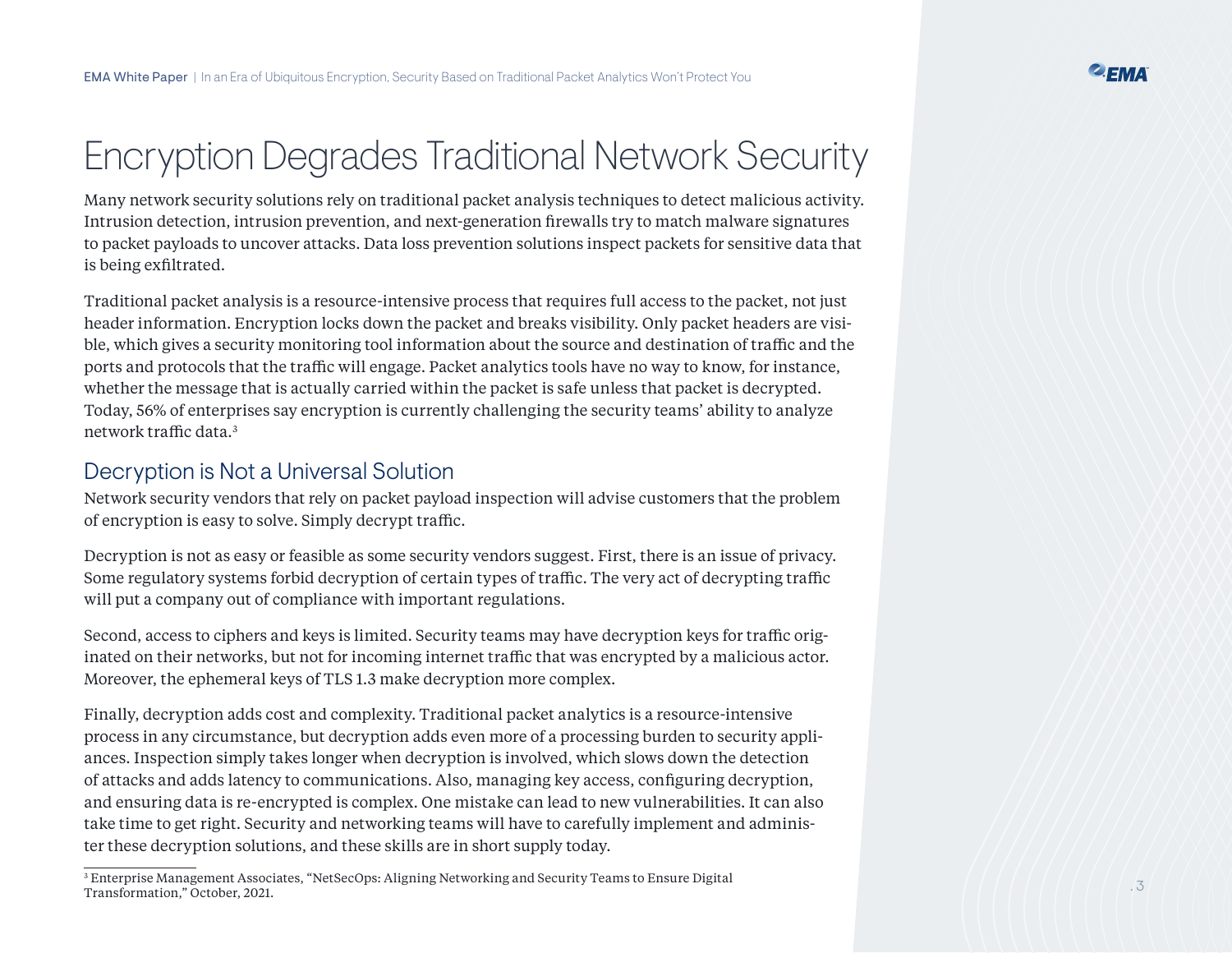## Encrypted Traffic Analysis can Restore Lost Visibility

There is a way to see deeper into encrypted network traffic without decryption. A network detection and response (NDR) solution that uses encrypted traffic analysis (ETA) can combine what is known about encrypted traffic with behavioral analysis. Regardless of encryption, there remains plenty of information available about packets. It starts with the header information, which remains undecrypted. There are also objective metrics that can be gleaned via observation of the network, such as latency and jitter.

An NDR solution with ETA intelligence solution can observe the deep packet dynamics of traffic and generate metadata based on what is known about the encrypted traffic. This metadata can specify jitter, session resets, packet retransmits, byte distributions, round trip and connection setup times, SPLT, producer/consumer ratios and more. The NDR tool then performs streaming analysis of these deep packet dynamics using machine learning to correlate metadata, process events, and identity patterns associated with malicious activity.

This technique enables real-time analysis of encrypted data without the need for encryption and without any inspection of packet payloads. ETA solutions are capable of spotting attacks via DNS over HTTPS, command and control traffic from malicious actors, exfiltration of sensitive data from a compromised network, and frontline incidents like phishing attacks.

In this era of ubiquitous encryption, ETA is a realistic and proven solution for security visibility. Rather than add complexity and risk with decryption-dependent packet analytics tools, information security teams should accept reality. Decryption simply isn't as practical as it was when encryption was the exception, rather than the norm. Technology exists today that can mitigate the rise of encryption without violating privacy requirements and slowing down communications.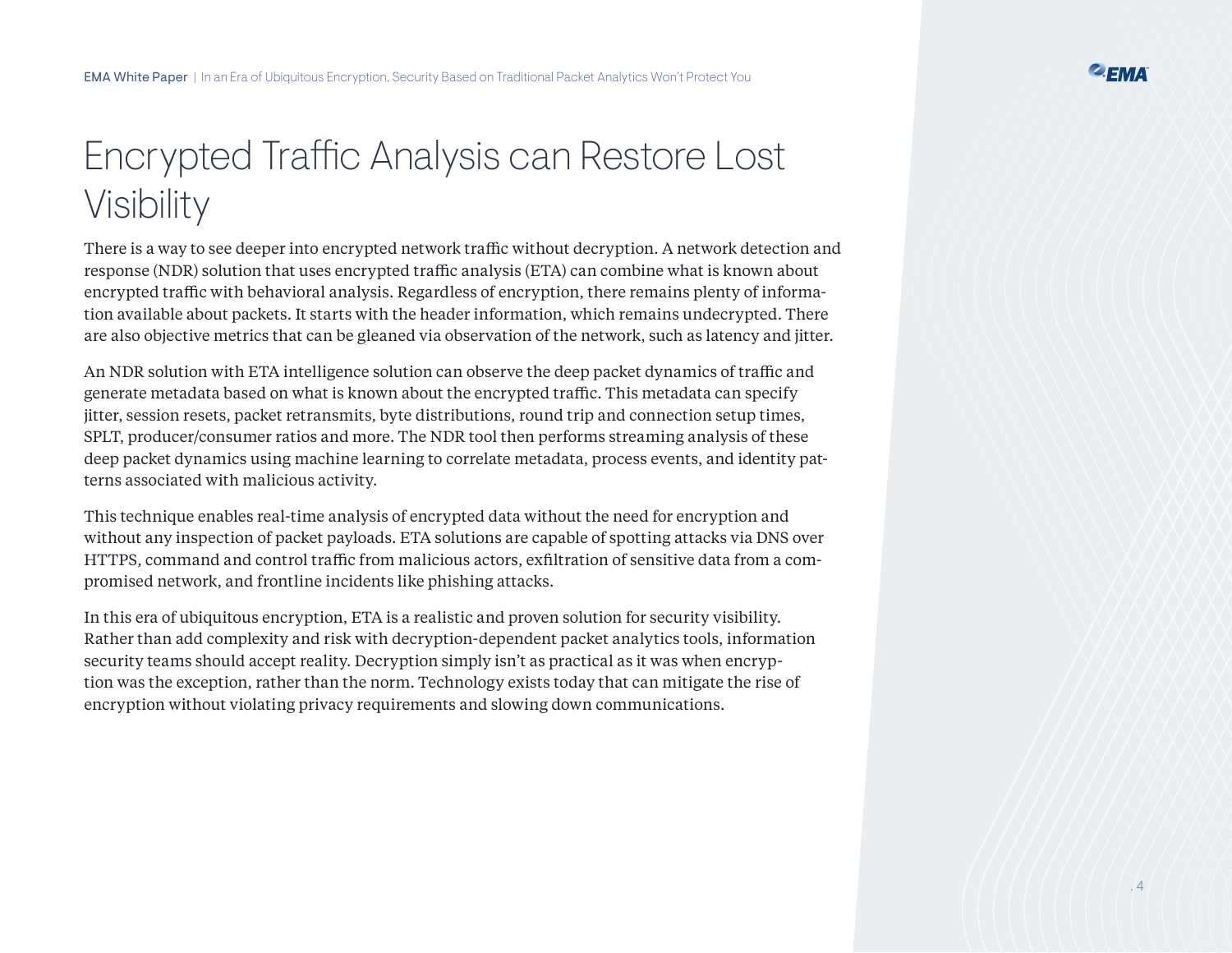### About LiveAction

LiveAction provides end-to-end visibility for network security and performance. By relying on a single source of truth (the packets), LiveAction gives modern enterprises the confidence needed to ensure the network is securely meeting business objectives, providing full network visibility to better inform NetOps and SecOps, and reducing the overall cost of network and security operations. By unifying and simplifying the source of collection, inspection, presentation, and analysis of network traffic, LiveAction empowers network and security professionals to identify, troubleshoot, and resolve issues across increasingly large and complex networks proactively and quickly. To learn more about LiveAction, visit **[https://www.liveaction.com](https://www.liveaction.com/)**.

**P.EMA**